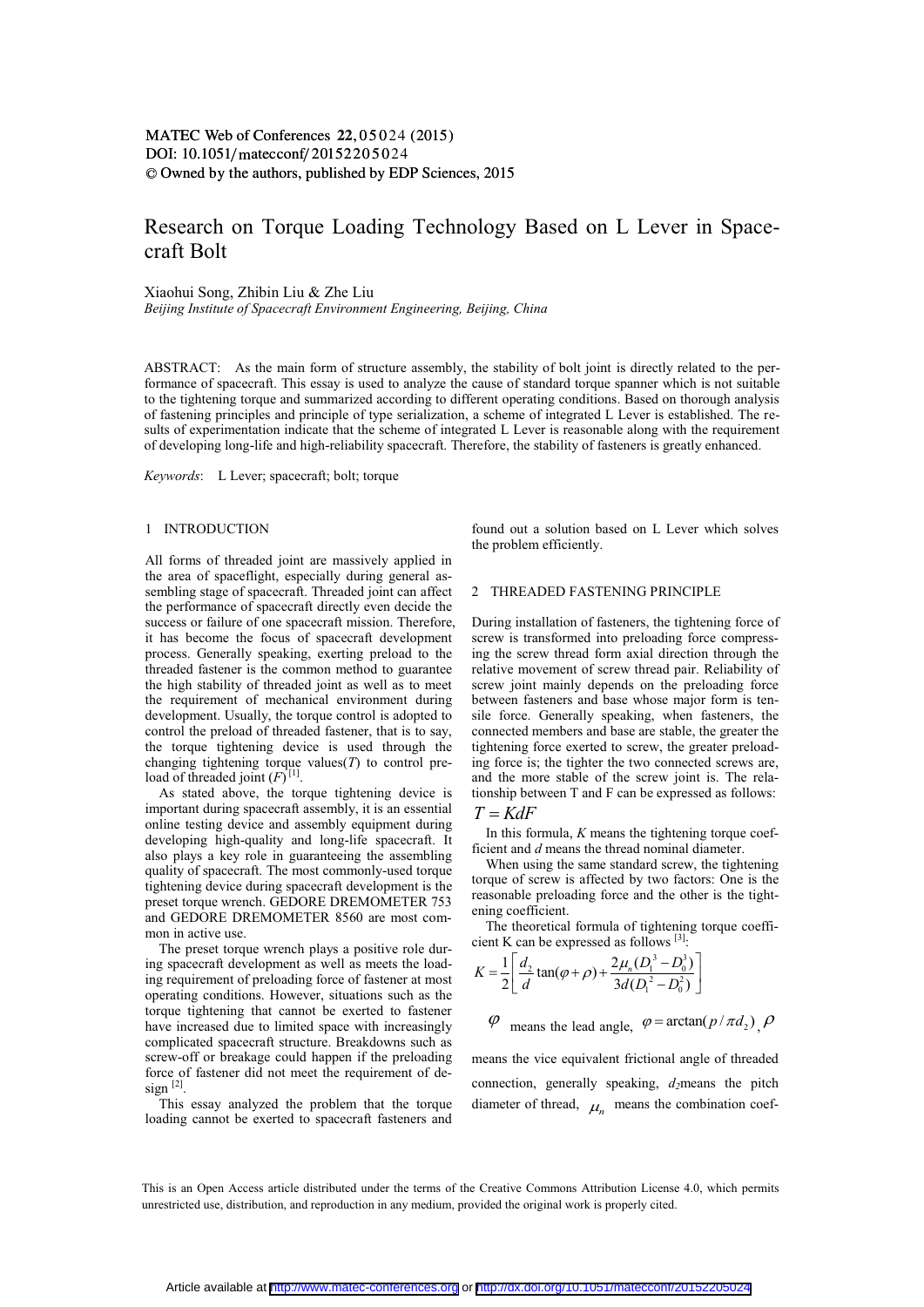ficient of friction between screw and the fitting surface of connected one.

$$
r_n
$$
 means the torus equivalent friction radi-

us(
$$
l_n = (D_1^3 - D_0^3) / [3(D_1^2 - D_0^2)]
$$
) in this formula.

For the specification of fasteners which is fixed during the general design process of spacecraft, therefore, the nominal diameter of screw (*d*) is of a certain value. The tightening coefficient of screw is mainly affected by the friction between screw and thread pair of the connected one and the friction between screw head and the surface of the connected one.

Generally speaking, we use the hexagonal titanium screws as standard screw on spacecraft and the aluminum plate skin cellular structure as matrix and the aluminum alloy plate as the connected material. When screw, matrix and the connected material are stable, the tightening coefficient (K) is a certain value. A typical connecting mode on spacecraft is shown in Figure 1 and Figure 2 showed the pull-up curve during the installation of screw. The standard of fasteners is M3, and we use the ML30CrMnSiA material of 880MPa strength grade, the 1Cr18Ni9Ti stainless steel as matrix and the 5A06 aluminum as connected material [4].



Figure 1. Pull-up curve of screw installation



Figure 2. Pull-up curve of screw installation

It is easy to tell that the stretching resistance is basically liner with preset torque, that is to say, it is possible to control the preloading force of fasteners as long as fasteners are installed reasonably. Ensure a firm installation of fasteners and stability of connected material.

## 3 CURRENT PROBLEMS

The Torque loading which exerts to fasteners is the main method of controlling tightness of screw during spacecraft manufacturing process. Since the structure of spacecraft is becoming more and more complicated, tools to conduct torque tightening cannot operate normally due to a limited space and lead to the situation that standard tools are too big for available space. This essay reduces the key problem to two kinds of situations through deeply analysis of this kind of problem. One is caused by the limited axial space of fasteners, in another words, the spare effective height of axis direction is less than the sum of torque spanner and the height of adapter. And another reason is the limited radial space of fasteners, that is to say, the spare space of diameter direction is less than the swing diameter of the head of torque spanner.

#### 4 SOLUTION

Both of those two situations can come down to oversize of torque spanner and rotary pole for it cannot move inside the spare space of target fastener. Under the precondition that the operation space remains unchanged, decreasing the size of the head of torque spanner to adapt to the requirement of operation space is the only solution.

Under the condition of limited axial space, the vertical connecting rod that connected the head of spanner and screw together should be as short as possible, so that it can fit into the limited axial operation space.

As for limited radial space, the head of spanner should be reduced through radial direction or retreat it outside the effective operation space.

The torque spanner which is usually used at present takes too much operation space. Take GEDORE DREMOMETER 753 as example, its head altitude is about 50 mm and its radius is about 15mm. According to research which aims at spacecraft fasteners, the required minimum axial space is about 16mm and the required minimum radial space is about 10mm, that is to say, current existing torque spanners cannot meet that requirement.

After deeply research, the author finds out that the structure of GEDORE4400 torque spanner is different from normal torque spanners. Its moment output part can be moved away from the connecting part with fasteners and combined with L-shaped connecting rod so that it is possible to work in limited space.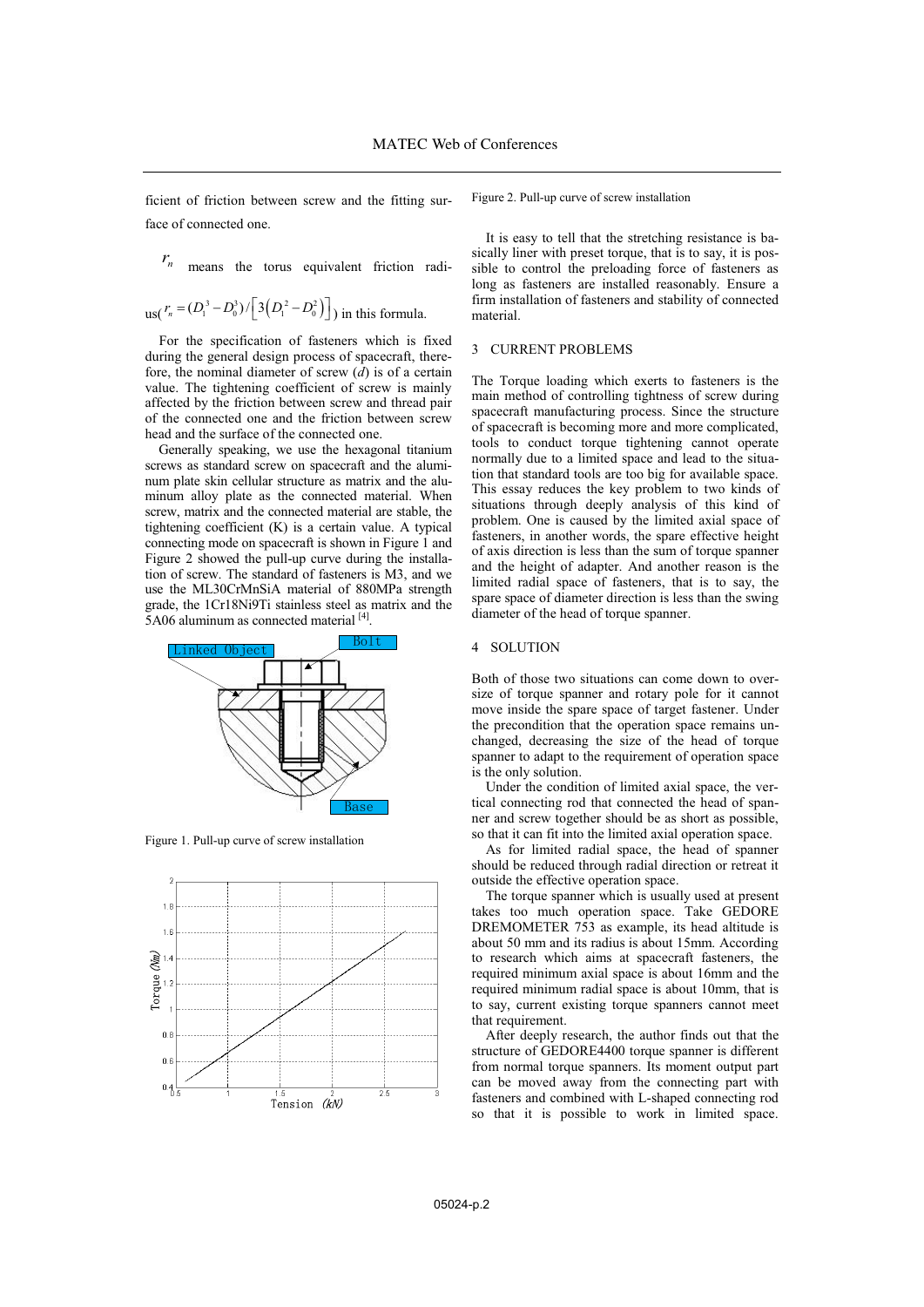One-piece L-shaped connecting rod is rigid and has adjustable length so it can meet the requirement of limited space. Transition fit which is adopted in this kind of torque spanner is to minimize system error due to cooperation. Figure 3 is the sketch map of the combination of one-piece L-shaped connecting rod joint with the socket head cap screw.



 Figure 3. Sketch map of the combination of one-piece L-shaped connecting rod joint with socket head cap screw.

#### 4.1 *Design of L-shaped rod*

To some points, the torque wrench through tooling is a tool used with connecting screw and torque spanner. Its main purpose is to acquire effective connection and operation space through transfer, so it can control tightening torque of fasteners effectively.

According to design philosophy of serialization, modularization and parameterization, the transfer that connected to GEDORE4400 torque spanner is composed by horizon bar and vertical bar. The integrated design of it can decrease errors during connecting. In this device, the vertical bar is used to be connected with target fasteners and the horizon bar is used to be connected with the torque spanner.



Figure 4. Sketch of one-piece L-shaped transfer

Figure 4 is the sketch of one-piece L-shaped transfer. Assume that the effective length of vertical bar is L1 and the effective length of horizon bar is L2, the adapter sleeve is designed to a cylinder of Φ15mm according to the shape of torque spanner. And then the locked horizon bar and the adapter sleeve go through screw at the same time. For the cross-section shape of L Lever is a regular hexagon, it can match with the socket head cap screw perfectly. The author developed a set of transfer through different combinations of L1, L2 and different sizes of cross-section to meet the need of different condition.

During spacecraft development, a L-shaped cross-section shape can fit into the hexagon socket cap screws of M3, M4, M5, M6 and M8 and has four kinds of length of vertical bar including 15mm, 20mm, 30mm and 50mm; it also has four kinds of length of horizon bar, including 50mm, 80mm, 100mm and 120mm.

Figure 5 is a model of one-piece L-shaped transfer.



Figure 5. One-piece L-shaped lever

#### 4.2 *Finite element analysis*

L-shaped transfer is built with T9 chisel tool steel through one-time forming. The author used ANSYS software to run a mechanical simulation test of L lever and find out that when the tightening torque of M4 screw reaches its maximum 2.5Nm, the stress distribution should be as what is shown in Figure 6. That is to say, the maximum stress should be 870Pa and occur at the joint part of vertical bar and horizon bar. Based on this condition, the intensity meets the requirement of torque load and no damage would occur.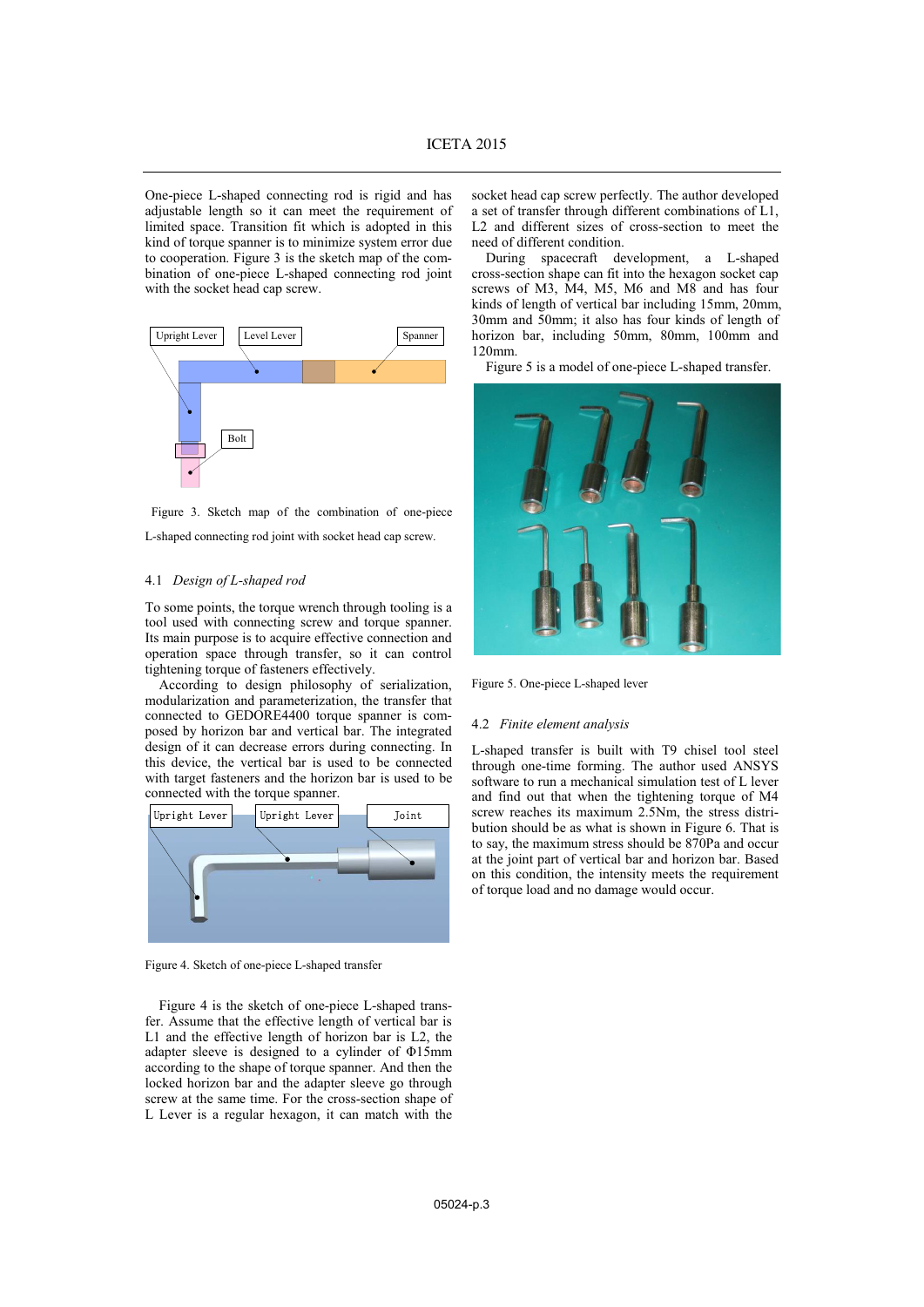

Figure 6. Stress diagram of L lever

# 5 EXPERIMENTAL VERIFICATION

The length of arm changed after combination of one-piece L lever and torque spanner which may result in the difference between theoretical torque transfer coefficient and practical torque transfer. So the author designed a calibration test for tool combination of torque load and operated according to standard moment method. Through this test, the author obtained the data and the transfer coefficient through analyzing the relationship between output torque of torque spanner and the transfer, input value of torque spanner and the length of transfer.

#### 5.1 *Test scheme*

The equipment used in this test is 8624-001 torque tester which has a test precision of 0.001 Nm, the torque spanner and the one-piece transfer are regarded as test objects. Figure 7 is the effect picture of test for torque spanner and one-piece transfer. During the test, the operator hold torque spanner in clamps way to minimize personal error and random error and keep vertical bar perpendicular to torque marking apparatus transfer and increase strength slowly and steadily.



Figure 7. Effect picture of test for torque spanner and one-piece transfer



Figure 8. Stress analysis diagram of torque spanner plus one-piece L lever

C

Figure 8 is the sketch map of connected relationship of torque spanner and L-shaped transfer. Line segment AB stands for horizon bar and its effective length is *L'*; line segment BC stands for the force arm of torque spanner; point D stands for the point of force application when operator uses torque; line segment BD stands for the distance between the point of force application to the center line of tenon and its effective length is  $L$ ;  $\alpha$  stands for the included angle between horizon bar and hand shank of torque spanner and *F* stands for the stress that exerted form point D which is vertical to line segment BC.

The relationship between the moment  $M'$  that the external force  $F$  exerted to point A and the moment *M* that exerted to point B is deduced from the precondition that the torque spanner plus transfer system is in statics balance  $[5]$ .

$$
M' = F \sin \alpha L \sin \alpha + F \cos \alpha (L' + L \cos \alpha)
$$
  
= 
$$
F \sin^2 \alpha L + F \cos \alpha L' + F \cos^2 \alpha L
$$
  
= 
$$
FL + FL' \cos \alpha
$$
  
= 
$$
F(L + L' \cos \alpha)
$$

 $M = FL$ 

$$
K = \frac{M'}{M} = \frac{F(L + L'\cos\alpha)}{FL} = \frac{L + L'\cos\alpha}{L}
$$

$$
M' = KM = \frac{L + L'\cos\alpha}{L}M = (1 + \frac{L'\cos\alpha}{L})M
$$

We may get to know the relationship between the out value of torque spanner  $M'$  and the torque moment input value *M* depends on the length of torque transfer horizon bar  $L'$ , the length of the force application arm of torque spanner *L* and the included angle between horizon bar and the application arm of torque spanner  $\alpha$ . Measure the effective length of transfer horizon bar and torque spanner, then, calculate theoretical transfer coefficient K according to the formula as follows: